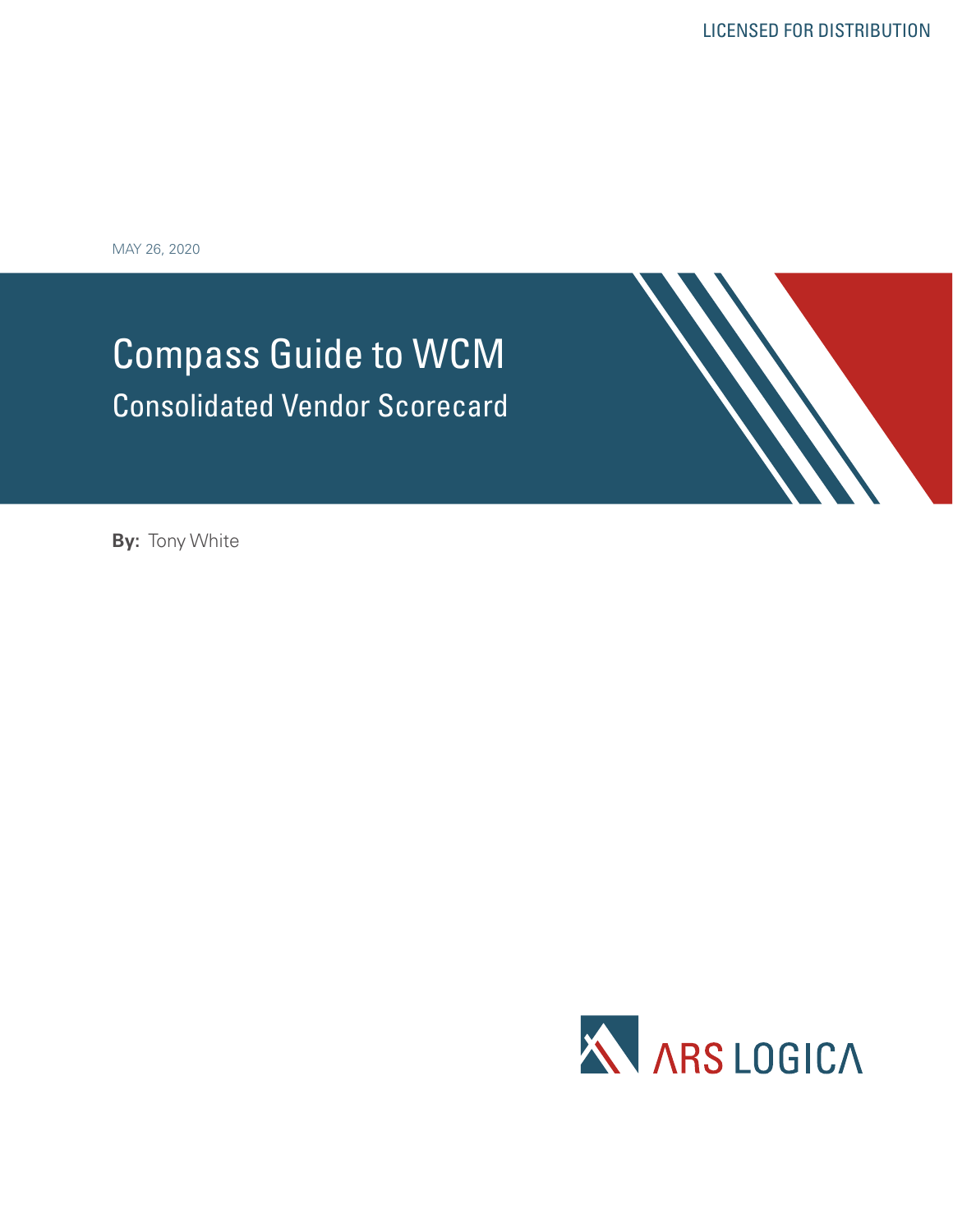

# Comparative Assessment of the WCM Market's Most Relevant Platforms

**By:** Tony White **Date:** May 26, 2020

# **ARS LOGICA**

## **OVERVIEW**

The Compass Guide to Web Content Management consists of a series of individual, in-depth evaluations of the WCM technology platforms that Ars Logica considers to be most relevant in the current market. Each report covers one WCM platform and makes no attempt to provide comparative insight. Having been asked repeatedly to publish product comparisons in a single report, Ars Logica now offers this Consolidated Vendor Scorecard, a discrete source that captures (only) the scoring from all 16 Compass Guides to WCM. For far richer detail on these products and vendors, readers should refer to the individual reports.

# **Notes & Resources**

#### **Sources of Information**

Vendor and product information contained in this report was collected via Ars Logica's vendor questionnaire, customer interviews, implementation monitoring, product documentation, Ars Logica's knowledge base, and/or hands-on product testing.

#### **Platforms Included**

The Compass Guides include the platforms that Ars Logica considers to be the most significant in the WCM market. While scores in our business and technology categories vary widely, each platform evaluated will be a best-fit given the right use case, and may therefore prove worthy of shortlisting.

#### **Customer Interviews**

Ars Logica has interviewed users of every product covered in the Compass Guides.

#### **Implementation Monitoring**

Since the 1990s, Ars Logica founder Tony White has kept close tabs on ongoing WCM implementations. Some of this knowledge is represented in the Compass Guide reports.

#### **No Vendor Influence**

Ars Logica retains complete editorial control over the Compass Guides and receives no funding in their production.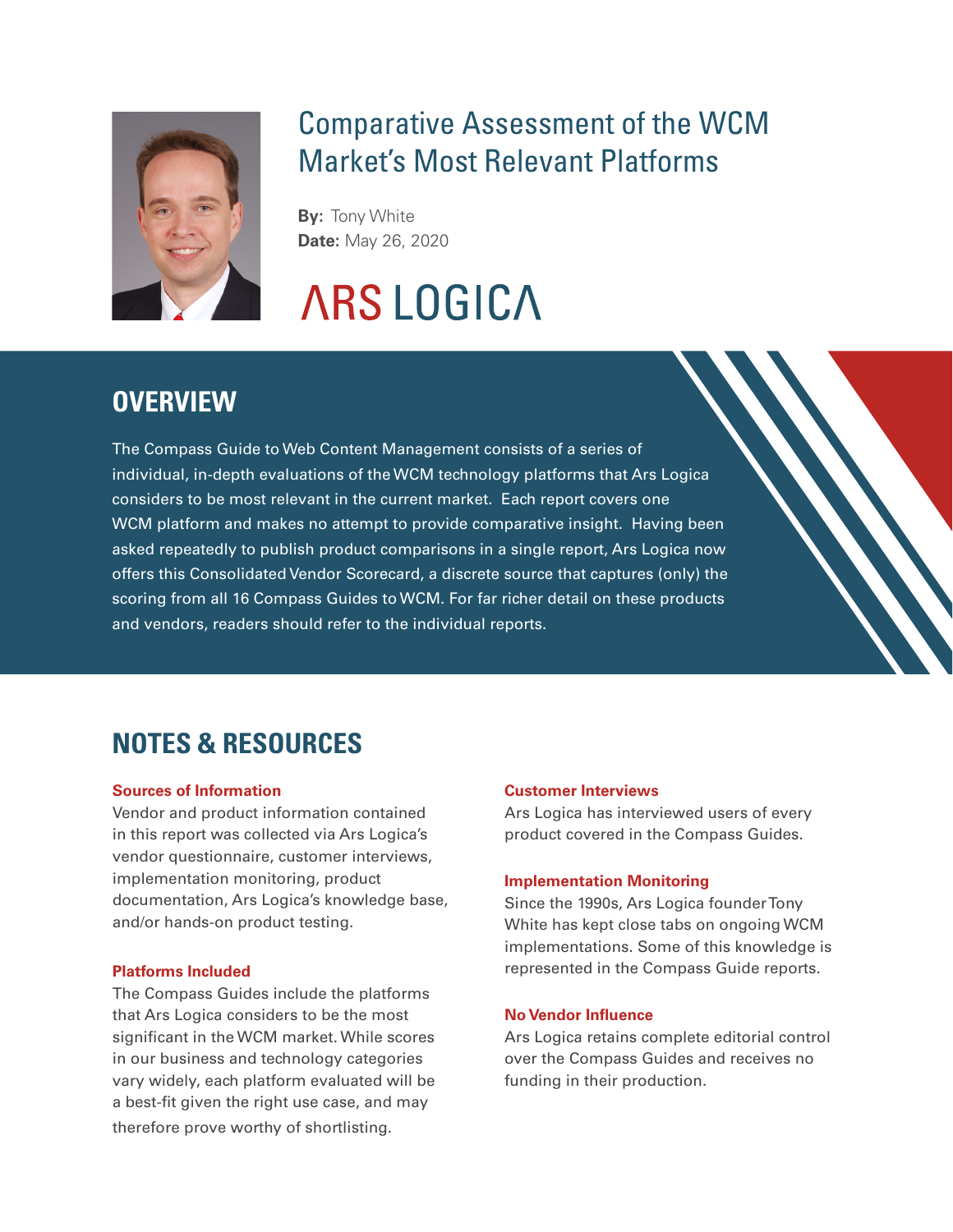## **A Graphic That Matters: How's the Technology? And How is it Exposed?**

In the visual representation below of technology platforms in the current WCM market, Ars Logica attempts to provide the most meaningful relative positioning possible of its competitors. On the vertical axis, we answer the question, "How's the technology?" On the horizontal axis, we answer the question, "How -- and how well -- is technology exposed to both business users and other technology platforms?" To see how scores were derived, please refer to Figure 2.

#### **FIGURE 1** Compass Guide to WCM -- Business vs. Technology Considerations

**Figure 1 plots the strength of technology platforms in categories of critical importance to business users against the robustness of technical underpinnings.**



*Scores used to generate this graph are based on a scale of 0 to 10 (see Figure 2). For comparative purposes, the axes have been scaled to represent actual score ranges. Sources of information: product testing, customer interviews, vendor briefings, implementation monitoring*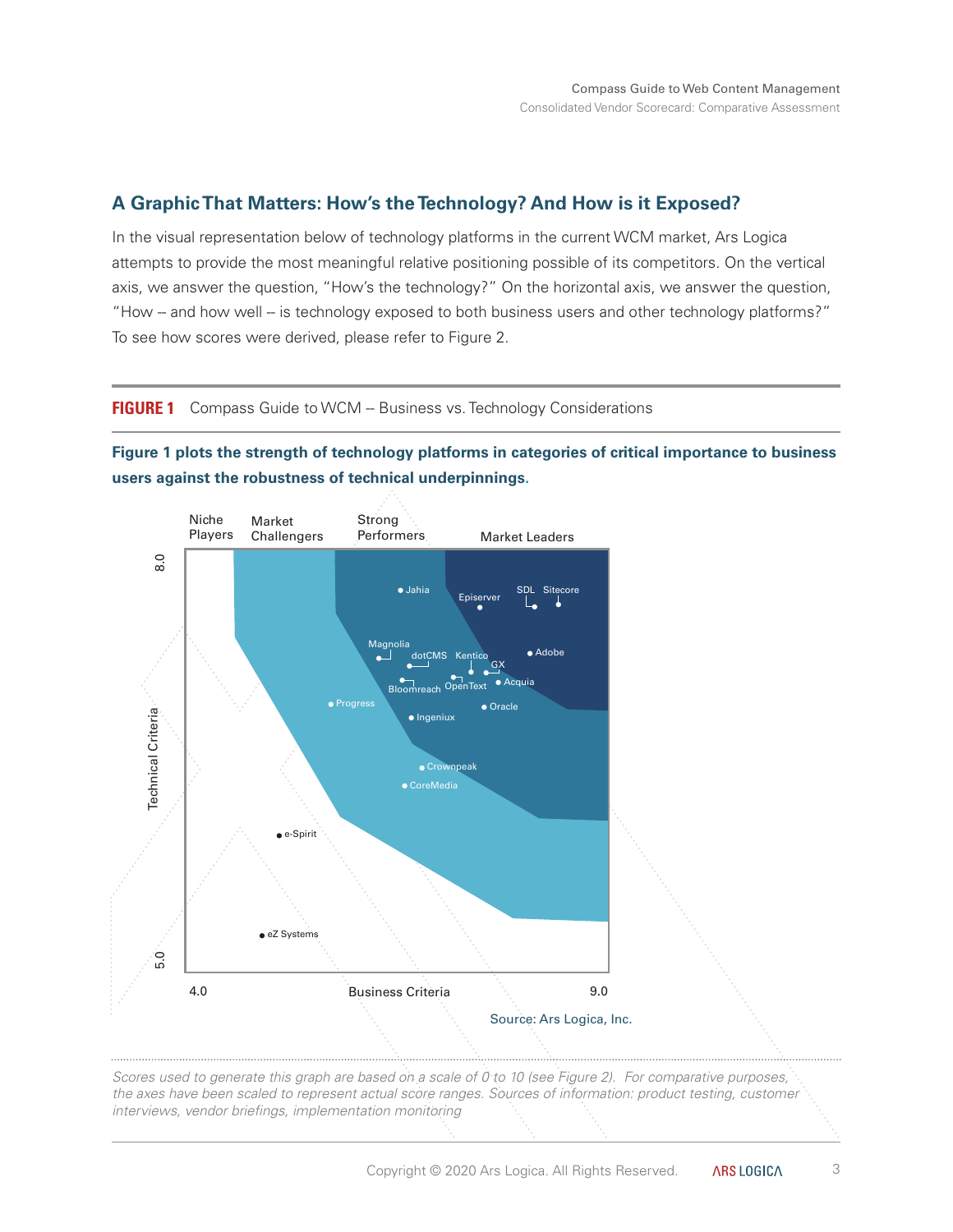#### **The Scores**

Two overall scores for each platform -- one for the business categories and one for the technical categories (headings in red) - were generated by weighting and summing scores in each of four broad areas (each area consisting of subscores at a level of detail beyond the scope of this Scorecard).

#### **FIGURE 2** Compass Guide to WCM -- Scoring

|                                                                                     | Interface Quality<br>Jsability & | Marketing Tools<br>Content | Stack Leverage<br>Enterprise Tech | Strategic Vision<br>Momentum & | Overall Business<br>Category Score | Scalability | Flexibility | Development<br>Tools | Administration<br>Ease of | Overall Technica<br>Category Score |
|-------------------------------------------------------------------------------------|----------------------------------|----------------------------|-----------------------------------|--------------------------------|------------------------------------|-------------|-------------|----------------------|---------------------------|------------------------------------|
| <b>TECHNOLOGY PLATFORM</b>                                                          | 25%                              | 40%                        | 30%                               | 5%                             |                                    | 25%         | 35%         | 25%                  | 15%                       |                                    |
| Sitecore Experience Platform 9.2                                                    | 8.4                              | 8.6                        | 8.1                               | 8.3                            | 8.39                               | 7.9         | 8.0         | 7.6                  | 6.2                       | 7.61                               |
| <b>SDL Tridion Sites 9.1</b>                                                        | 8.0                              | 8.2                        | 8.2                               | 7.6                            | 8.12                               | 8.5         | 7.5         | 7.5                  | 6.4                       | 7.59                               |
| Adobe Experience Manager Sites 6.5                                                  | 8.3                              | 8.6                        | 7.1                               | 8.1                            | 8.05                               | 8.2         | 7.2         | 7.7                  | 5.2                       | 7.28                               |
| Episerver CMS 11                                                                    | 7.7                              | 7.0                        | 8.0                               | 7.0                            | 7.48                               | 7.8         | 7.8         | 7.4                  | 6.9                       | 7.57                               |
| Acquia Cloud, Drupal 8.7                                                            | 7.5                              | 7.8                        | 7.5                               | 8.0                            | 7.65                               | 7.8         | 7.3         | 6.5                  | 6.0                       | 7.03                               |
| <b>GX Software XperienCentral 10.24</b>                                             | 8.4                              | 7.2                        | 7.5                               | 6.2                            | 7.54                               | 7.6         | 7.5         | 6.0                  | 7.3                       | 7.12                               |
| <b>Oracle Content and Experience 19.4</b>                                           | 7.1                              | 7.5                        | 8.0                               | 7.0                            | 7.53                               | 7.5         | 7.2         | 6.4                  | 6.0                       | 6.90                               |
| Kentico 12 SP                                                                       | 7.1                              | 7.4                        | 7.6                               | 7.4                            | 7.39                               | 7.0         | 7.5         | 6.8                  | 7.1                       | 7.14                               |
| OpenText WEM 16.4                                                                   | 7.2                              | 6.9                        | 7.5                               | 6.5                            | 7.14                               | 8.0         | 7.0         | 7.0                  | 6.0                       | 7.10                               |
| Jahia 8                                                                             | 6.3                              | 6.7                        | 6.4                               | 7.0                            | 6.53                               | 7.7         | 8.0         | 7.7                  | 7.0                       | 7.70                               |
| dotCMS Enterprise 5.2                                                               | 6.4                              | 6.3                        | 7.3                               | 6.0                            | 6.61                               | 7.5         | 7.2         | 6.8                  | 7.3                       | 7.19                               |
| <b>Bloomreach Experience 13</b>                                                     | 6.1                              | 6.2                        | 7.2                               | 7.5                            | 6.54                               | 7.3         | 7.0         | 6.6                  | 7.8                       | 7.10                               |
| Ingeniux CMS 10.3                                                                   | 6.5                              | 6.7                        | 6.8                               | 6.3                            | 6.66                               | 6.5         | 7.3         | 6.2                  | 7.2                       | 6.81                               |
| Crownpeak DXM October 2019                                                          | 7.3                              | 6.6                        | 6.7                               | 6.0                            | 6.78                               | 6.2         | 6.6         | 6.3                  | 7.0                       | 6.49                               |
| Magnolia CMS 6.1                                                                    | 6.2                              | 5.7                        | 6.9                               | 6.4                            | 6.22                               | 7.0         | 8.4         | 5.4                  | 7.9                       | 7.23                               |
| <b>CoreMedia Content Cloud 10</b>                                                   | 7.1                              | 6.4                        | 6.6                               | 5.2                            | 6.58                               | 6.2         | 6.6         | 6.0                  | 6.5                       | 6.32                               |
| Progress Sitefinity 12.1                                                            | 6.2                              | 5.2                        | 6.1                               | 5.0                            | 5.71                               | 7.0         | 6.7         | 7.0                  | 7.7                       | 6.92                               |
| e-Spirit FirstSpirit 5.3                                                            | 5.0                              | 5.0                        | 5.5                               | 3.1                            | 5.06                               | 6.5         | 6.5         | 4.0                  | 7.0                       | 5.95                               |
| eZ Platform 2.5                                                                     | 4.9                              | 4.8                        | 5.1                               | 4.2                            | 4.89                               | 5.5         | 5.6         | 4.3                  | 5.7                       | 5.27                               |
| All scores based on a scale of 0 (weak) to 10 (strong).<br>Source: Ars Logica, Inc. |                                  |                            |                                   |                                |                                    |             |             |                      |                           |                                    |

#### $scores$  based on a scale of 0 ( $\theta$

*Sources of information: product testing, customer interviews, vendor briefings, implementation monitoring*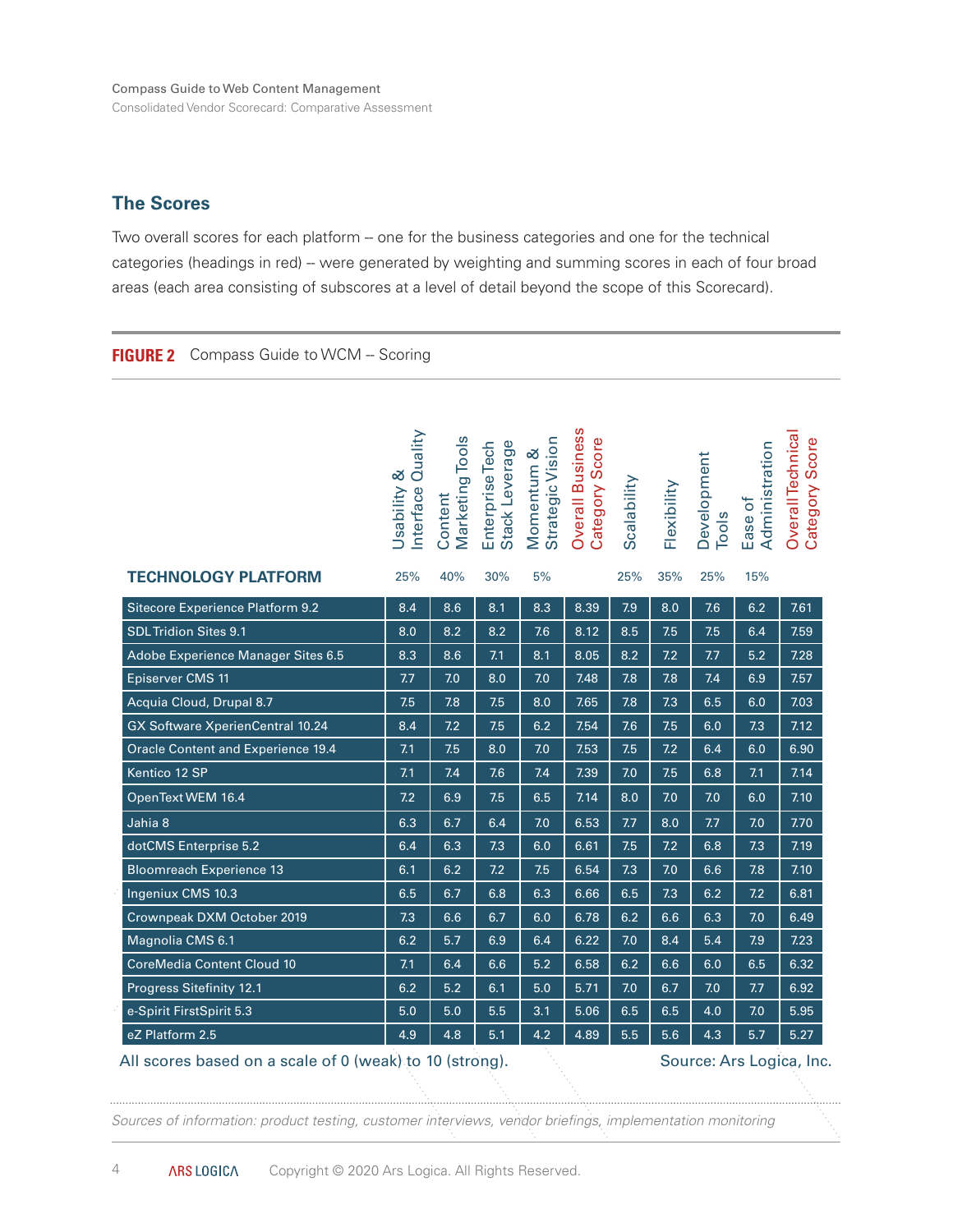MAY 26, 2020

# Compass Guide to WCM, Q2 2020

Evaluation of Jahia 8

**By:** Tony White

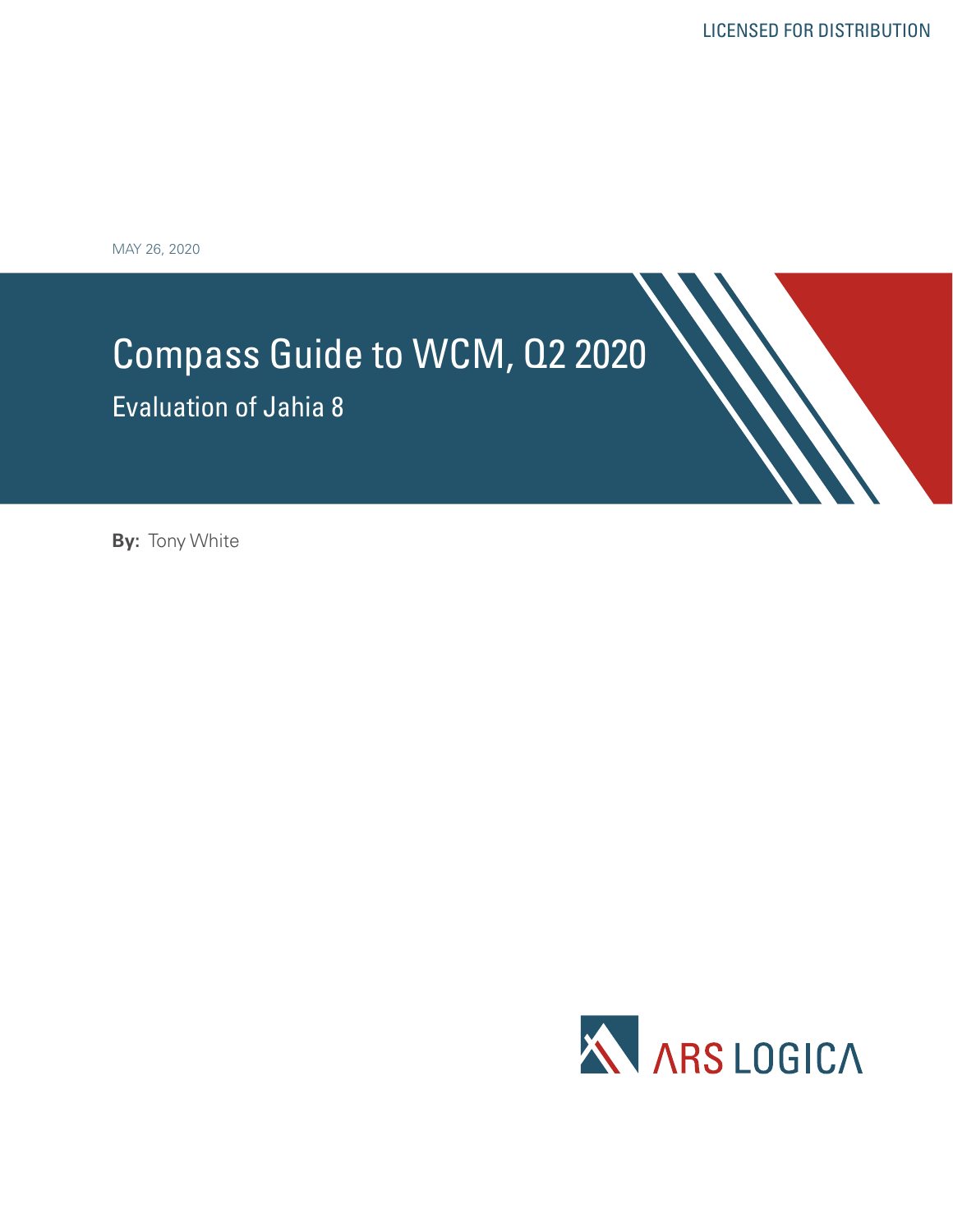# **Table of Contents**

| <b>Ars Logica Position</b>                              | 3  |
|---------------------------------------------------------|----|
| <b>Notes &amp; Resources</b>                            | 3  |
| <b>Vendor Overview</b>                                  | 4  |
| <b>Vendor History &amp; Key Recent Developments</b>     | 5  |
| <b>Profile of the Ideal Customer</b>                    | 6  |
| <b>Key Product Strengths</b>                            | 7  |
| <b>Key Product Limitations</b>                          | 8  |
| <b>Vendor / Product Report Cards</b>                    | 9  |
| <b>Report Card Evaluation Criteria - Business Users</b> | 11 |
| <b>Report Card Evaluation Criteria - Technologists</b>  | 12 |
| <b>About Ars Logica</b>                                 | 13 |
|                                                         |    |





All content copyrighted by Ars Logica. You are permitted to use this report solely for your own personal use or your organization's internal use. You agree to honor the Ars Logica copyright by not distributing this report without Ars Logica's express written permission. All statements and analysis are based on Ars Logica's experience and opinion. Readers assume all responsibility and liability for their usage of this report, and further agree that Ars Logica shall not be liable under any circumstances for any result of their, or anyone else's, usage of this report. All information is provided on an "As Is" basis, and Ars Logica makes no warranties, express or implied, relating thereto.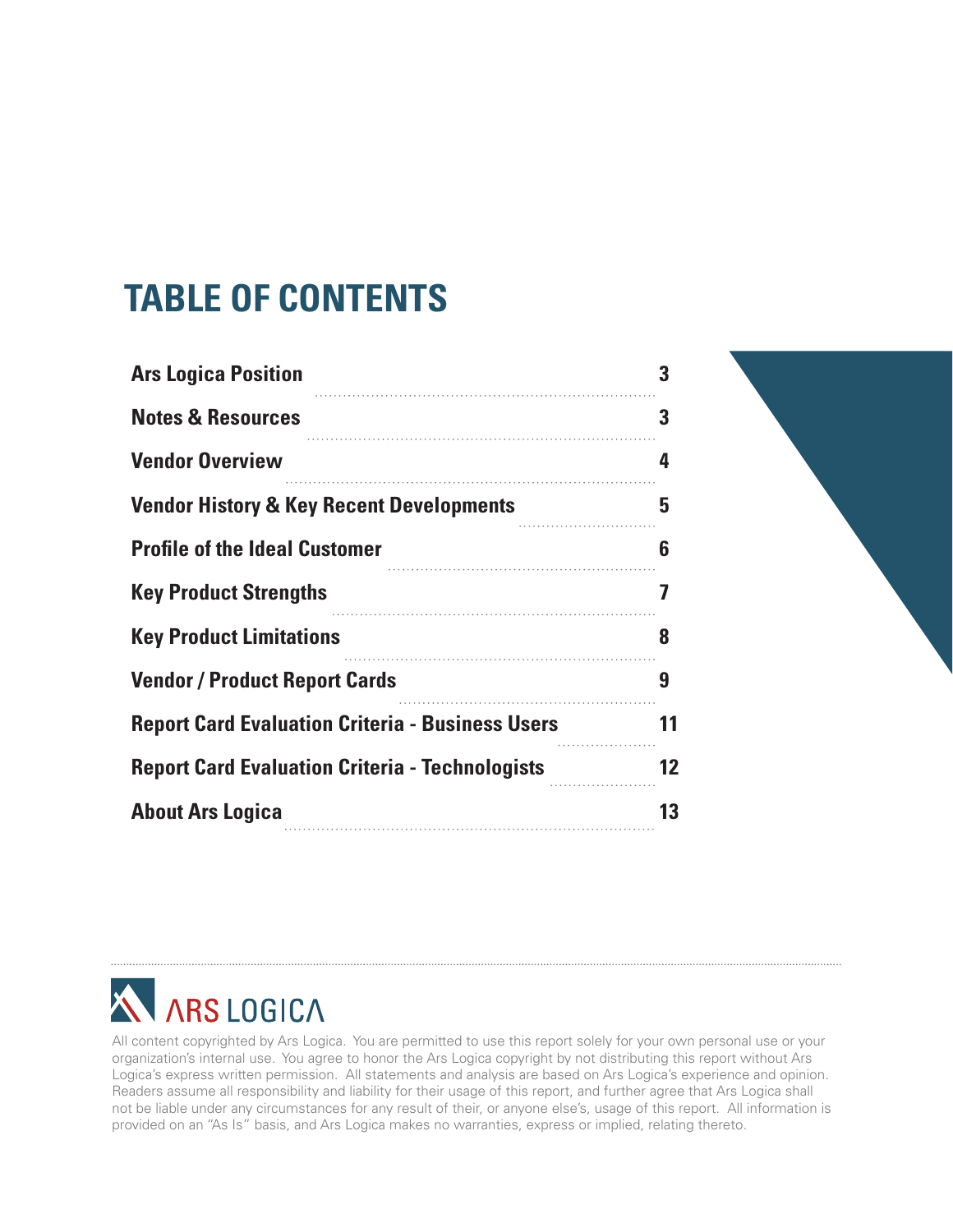

# Jahia 8 Product Evaluation

**By:** Tony White **Date:** May 26, 2020

# **ARS LOGICA**

## **ars logica position**

Jahia 8 is a digital experience (DX) platform whose fundamental differentiator is excellent performance across the range of technical evaluative categories (first overall technical ranking among platforms evaluated). Particularly significant are its outstanding architectural flexibility (co-ranked second) and robust development tools (ranked fourth), while the product's extreme modularity enables market-leading speed of development, integration, and customization. Customers looking for a foundational best-of-breed platform upon which to unify a range of DX-related initiatives would do well to consider Jahia.

# **Notes & Resources**

#### **Sources of Information**

Some company and product information contained in this report was collected via Ars Logica's 172-item vendor questionnaire. Vendor responses were independently verified through customer interviews, implementation monitoring, product documentation, Ars Logica's knowledge base, and/or hands-on product testing.

#### **Platforms Included**

The Compass Guides include the platforms that Ars Logica considers to be the most significant in the WCM market. While scores on our business and technology scorecards vary widely, each platform evaluated will be a best-fit given the right use case, and may therefore prove worthy of shortlisting.

#### **Customer Interviews**

Ars Logica has interviewed users of every product covered in the Compass Guides, including Jahia.

#### **Implementation Monitoring**

Since the 1990s, Ars Logica founder Tony White has kept close tabs on ongoing WCM implementations. Some of this knowledge is represented in the Compass Guide reports.

#### **No Vendor Influence**

Ars Logica retains complete editorial control over the Compass Guides and receives no funding in their production.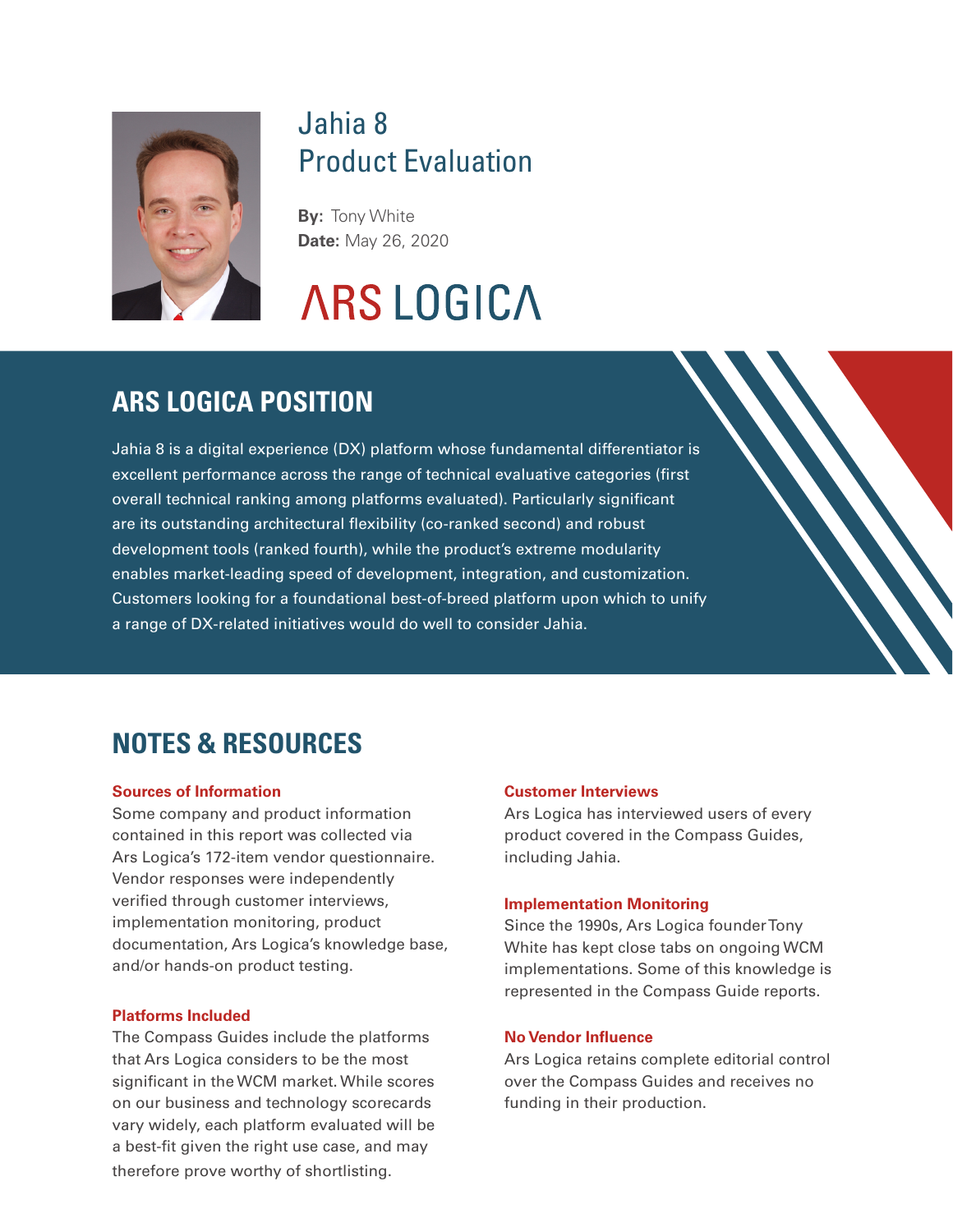Compass Guide to Web Content Management Jahia 8 Product Evaluation

## Jahia Vendor Overview

Jahia Solutions Group is a Swiss technology vendor strategically focused on simplifying digital experiences. The vendor's self-described primary aim is to help customers better leverage their content and customer data via its cloud-based DX platform, while allowing them to remain connected to existing (and legacy) infrastructure. Founded in Geneva in 2002 and still headquartered in Switzerland, Jahia now locates key executive, development, and sales teams in Boston, Paris, and Toronto. Initially concentrated on the government sector, the vendor has since widened its focus across a wide range of verticals, including consumer brands, education, financial services, government, hospitality, insurance, manufacturing, and technology. Customer examples include Ben & Jerry's, Nationwide, NASA and General Motors. Primary customer targets are usually technically-adept customers with heavy investments in large technology platforms, as well as those looking for a foundational development platform to underpin the building-out and integration of their own stacks. Jahia is a well-rounded product that boasts several key competitive technical strengths and few corresponding weaknesses.

#### **Company Profile**

Year Founded: 2002 Headquarters: Geneva, Switzerland Employees (or FTE equivalents): 90 Geographies: Europe and North America Revenue: \$18 million (est.) Product Types Offered: DX platform, WCM, range of technology connectors Commercial or Open Source: Open source, hybrid Strategic Implementation Partners: Atos, Avantia, Capgemini, Smile, Tribal Worldwide, XumaK Top Competitors: Acquia, Adobe, BloomReach, Crownpeak, Liferay, Sitecore Key Vertical Industries: Automotive, consumer brands, financial services, government, hospitality, insurance, manufacturing, public sector, telecommunications, utilities

#### **Product Profile**

Product Name: Jahia Version: 8 Next version release date: Q1 2021 Market segment: Enterprise Average Subscription Price (Annual): \$70,000 Technology Platform: Java Key Strengths: Outstanding performance across technical evaluative categories, excellent architectural flexibility, robust development tools, extreme platform modularity, high customer satisfaction levels Key Limitations: Breadth of content marketing tools, UI not as refined as some, lack of market share relative to direct competitors, exclusion from high-profile industry research due to sub-\$20 million revenue Highest-Value Use Case: Technically-adept large enterprise seeking either, (1) a best-ofbreed Java-based DX platform, or (2) a foundational platform to unify a range of technology initiatives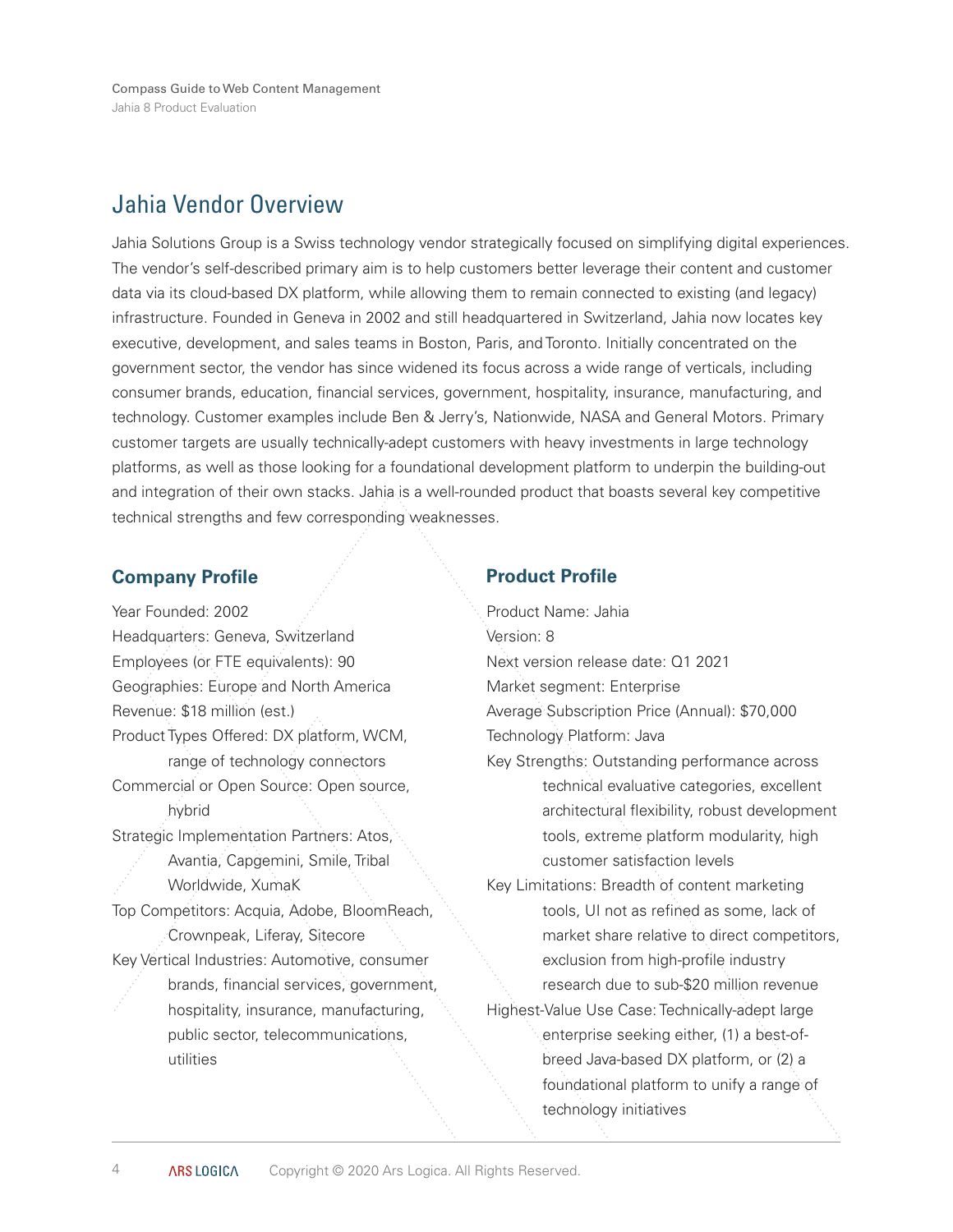## **Vendor History & Product Evolution**

Jahia was founded as a software company, not a professional services firm, as were the majority of DX vendors. Starting in 2002, Jahia took one year to develop the first version of its WCM platform. The first version of the product shipped in 2003, and unlike most WCM products, Jahia was designed from the concept stage as an enterprise-scale, open source, content management platform that combines WCM, document management, and portal technologies in one unified interface. This approach to building the product has resulted from the outset in a very clean technical architecture.

Jahia's first customers were primarily government agencies and academic institutions, verticals in which the vendor is still strong. By 2004, Jahia had become one of the leading open source WCM providers, and the vendor's name had become recognizable within the larger, primarily commercial WCM market. Following customer success in Switzerland, the product quickly spread to other Western European countries such as France, Germany, and Austria, where Jahia promptly opened sales offices. In 2006, Jahia opened U.S. headquarters in Washington, DC -- a logical choice given the vendor's predilection for government customers. From 2009 to 2014, Jahia focused on continued expansion of its offerings, and experienced moderate organic growth. In 2015, Jahia began to implement an aggressive product and corporate growth plan, and -- while the products benefitted -- the company's aspirations by 2017 had outstripped either its ability/will to grow or its available resources. Product development having never stopped, version 7.3 arrived in October 2018 at the forefront of technical performance in the DX marketplace.

The 2019 Compass Guide on Jahia stated that the vendor would "need to focus on expanding its marketing initiatives ... to persuasively position to marketers and other non-technical users a platform whose real forte lies on the technical side." Of what needed to be done to recruit Jahia enthusiasts in marketing departments, the majority has been accomplished with the release of Jahia 8.

## **Key Recent Developments**

The initiatives described as key recent developments in the 2019 Compass Guide on Jahia, which were all either in-process or in their first iterations, have now been productized, renamed, and well-integrated into both the Jahia platform and the vendor's longer-term strategy. The C-suite is now full, and mostly based in North America. Last year's "headless/hybrid content & Media Manager offerings" are now jContent. "GraphQL API for microservices-based creation of user experiences across channels" is now part of jExperience. The Unomi-based "Customer Data Hub" is now part of jCustomer, as are more than 250 enterprise application connectors of the type first represented by CommerceIO. Over the past year, Jahia's evolution has significantly related to the linking of data to content – to providing enhanced connectivity between Jahia and external elements of the enterprise marketing stack that underlie omni-channel digital experiences. For this reason, the market would do well to stop thinking of Jahia as primarily for developers.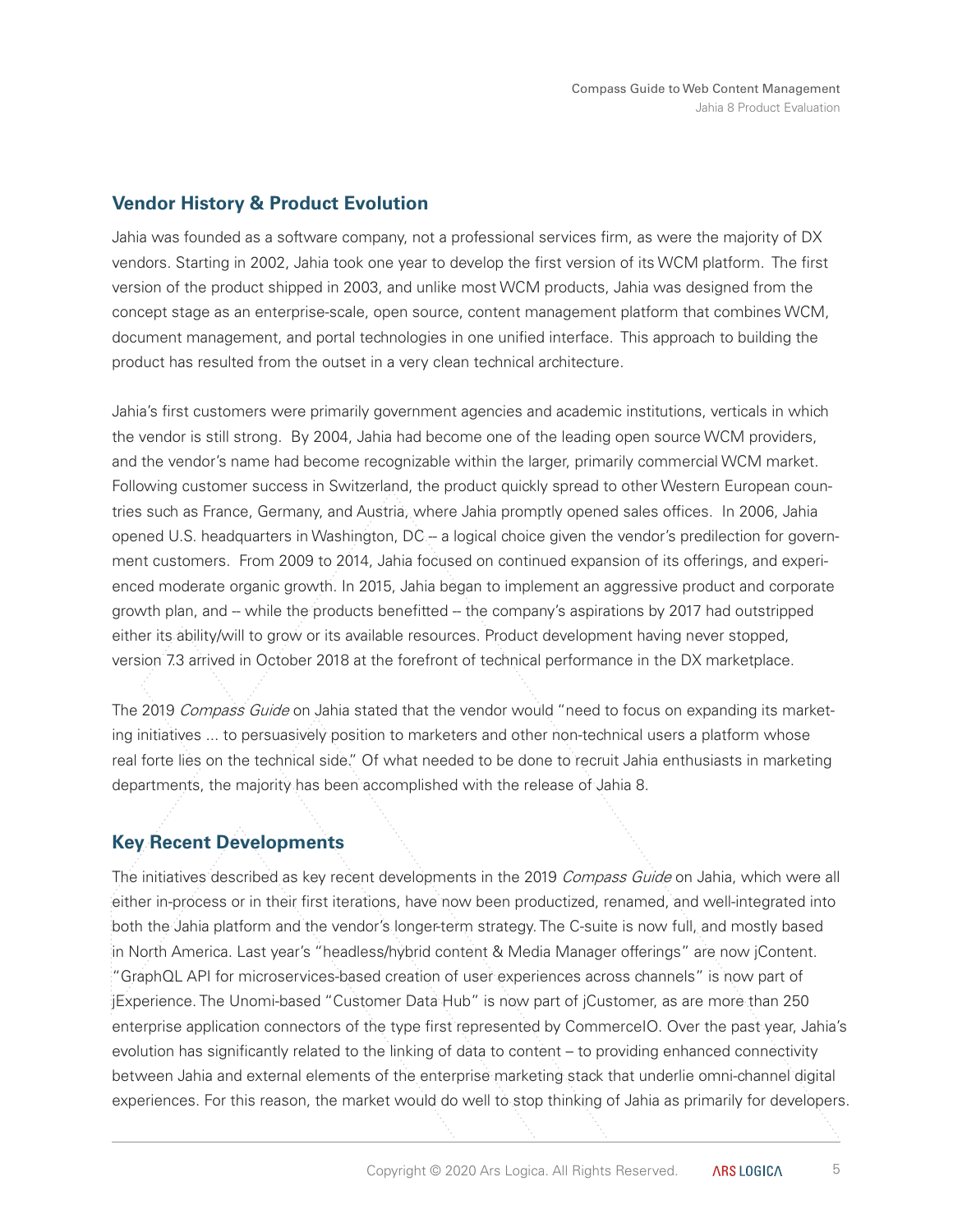Compass Guide to Web Content Management Jahia 8 Product Evaluation

#### **Profiling the Ideal Buyer**

The ideal buyer of Jahia 8 is the technically-adept government organization or large company (particularly in the financial services, insurance, manufacturing, or transportation verticals) seeking either, (1) a DX offering with best-on-the-market technical performance and respectable (and extendable) feature-functionality for business users, or (2) a foundational best-of-breed development platform upon which to standardize a range of DX-related initiatives.

**Large company with complex technical infrastructure and integration requirements •**

Sometimes called "second movers" because they don't prize the cutting edge for its own sake, large companies deeply invested in specific technology stacks must find ways to integrate them. Here, flexibility is the prized commodity.

- **Organizations that prioritize technical capabilities over feature-functional richness** A significant number of customers know that product suites bring along with them a host of premade technical decisions, implementation complexity, high maintenance costs, and architectural rigidity. These organizations often prefer best-of-breed solutions. **•**
- **Enterprises building their own stacks that seek a unifying development platform**  Technology buyers are increasingly considering building their own digital marketing stacks. They often seek a core vendor to help them stitch everything together. These are Jahia's likeliest prospects. **•**

#### **Jahia Will Not Be a Good Fit, If...**

Customers with a preference for .NET or PHP application development should not consider Jahia. The same holds true for small to midsized companies with modest WCM or DX requirements, and companies of any size without substantial in-house development skills.

WCM and DX technologies are essentially horizontal with respect to vertical industries they serve. That is, no industry-specific criteria would limit a DX platform from being a potential best fit for any given customer. However, customers in verticals where Jahia has a significant presence (see Page 4) will enjoy greater opportunities for code sharing with Jahia's development community.

DX technology buyers with a preference for soup-to-nuts marketing platforms should probably consider product suites. These offer a wider range of marketing tools, pre-built integrations (usually for other products from the same vendor), and more refined user interfaces. They come with higher price tags, longer implementation times, and more resource-intensive maintenance over time.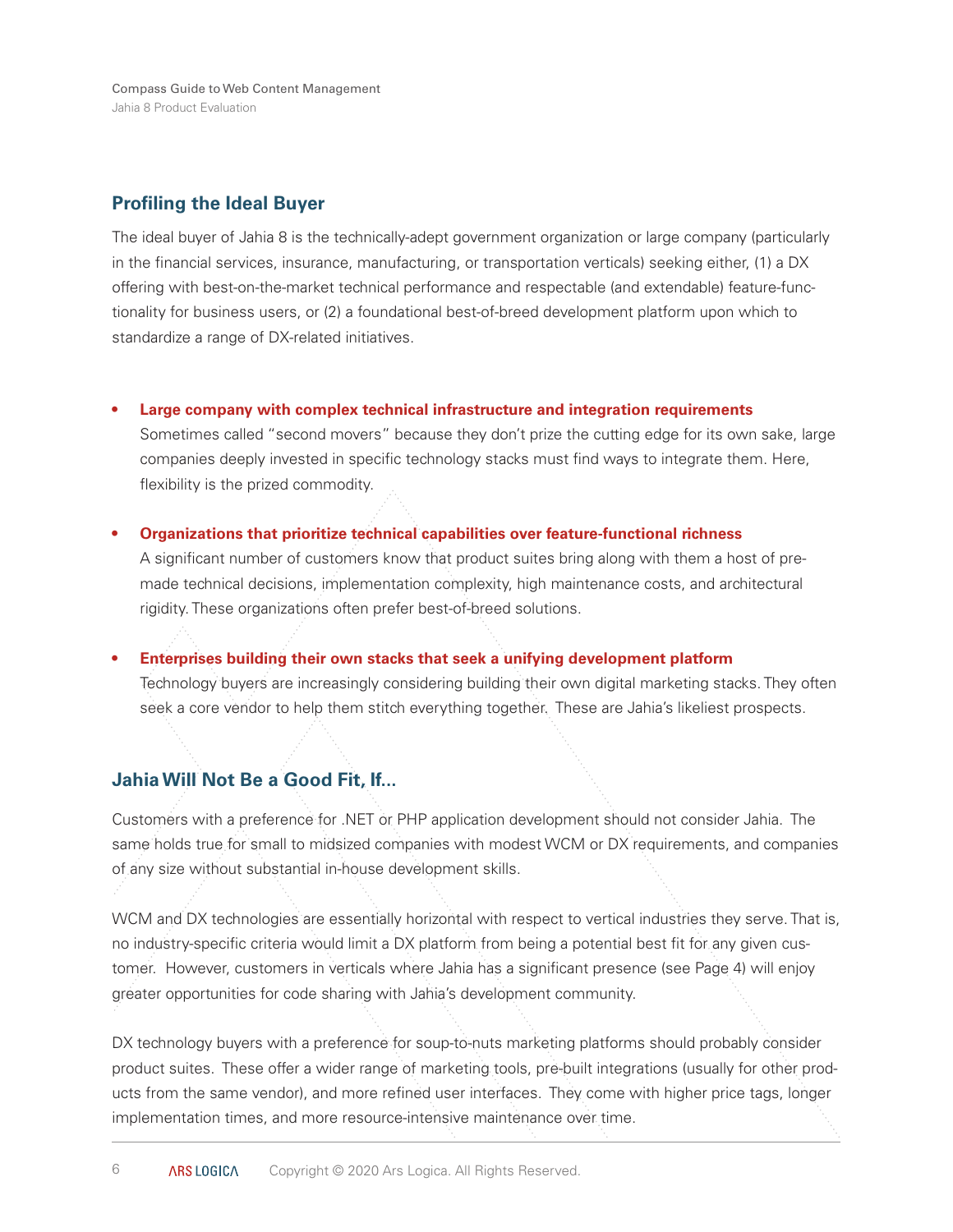## **Key Product Strengths**

Jahia 8 particularly excels in evaluative categories important to technologists. The platform in fact ranks first among all platforms tested in the Compass Guides across the technical categories as a whole. Categories in which the platform particularly shines include Flexibility (co-ranked second among all platforms evaluated) and Development Tools (ranked fourth among all platforms evaluated).

The platform also demonstrates extreme modularity, which enables a speed of development that leads the market. Other consequences of API-first-derived modularity include singular integration and customization capabilities, which have led some customers to use Jahia's products not only for their DX functionality, but also as a development platform upon which to base a range of other foundational development projects (frequently headless and omnichannel) essential to improving customer experience.

From a feature-functional perspective, Ars Logica sees the DX and WCM markets as having been led over the past five to six years predominantly by product suites. Concurrent with this leadership – and not visible to many – has been a growing number of delayed, failed, and badly over-budget implementations. The past year has likely witnessed the beginning of an inflection point towards agility and speed. Because of the need to remain competitive in such an era, technology buyers are increasingly (though not yet in the majority) considering enhancing internal technical competencies and building their own stacks.

#### **FIGURE 1** Jahia 8, Key Product Strengths and Limitations

**Below are several key product strengths and limitations that potential buyers should keep in mind when assembling vendor shortlists.** 

#### KEY STRENGTHS KEY LIMITATIONS

| Outstanding performance across categories of criti-<br>cal importance to technologists (top overall technical<br>ranking among all platforms evaluated) | Breadth of content marketing tools -- offset for<br>some technically-oriented companies by<br>integration capabilities |
|---------------------------------------------------------------------------------------------------------------------------------------------------------|------------------------------------------------------------------------------------------------------------------------|
| Excellent architectural flexibility (co-ranked<br>second among all platforms evaluated)                                                                 | Lack of market share relative to most direct<br>competitors                                                            |
| Robust development tools (ranked fourth among all<br>platforms evaluated)                                                                               | Revenues under \$20 million prevent well-deserved<br>inclusion in some high-profile industry research                  |
| Extreme modularity enables market-leading speed<br>of development, integration, and customization                                                       |                                                                                                                        |
| Omnichannel marketing enablement                                                                                                                        |                                                                                                                        |
|                                                                                                                                                         | Source: Ars Logica, Inc.                                                                                               |

*Sources of information: product testing, product updates, customer interviews, vendor questionnaire*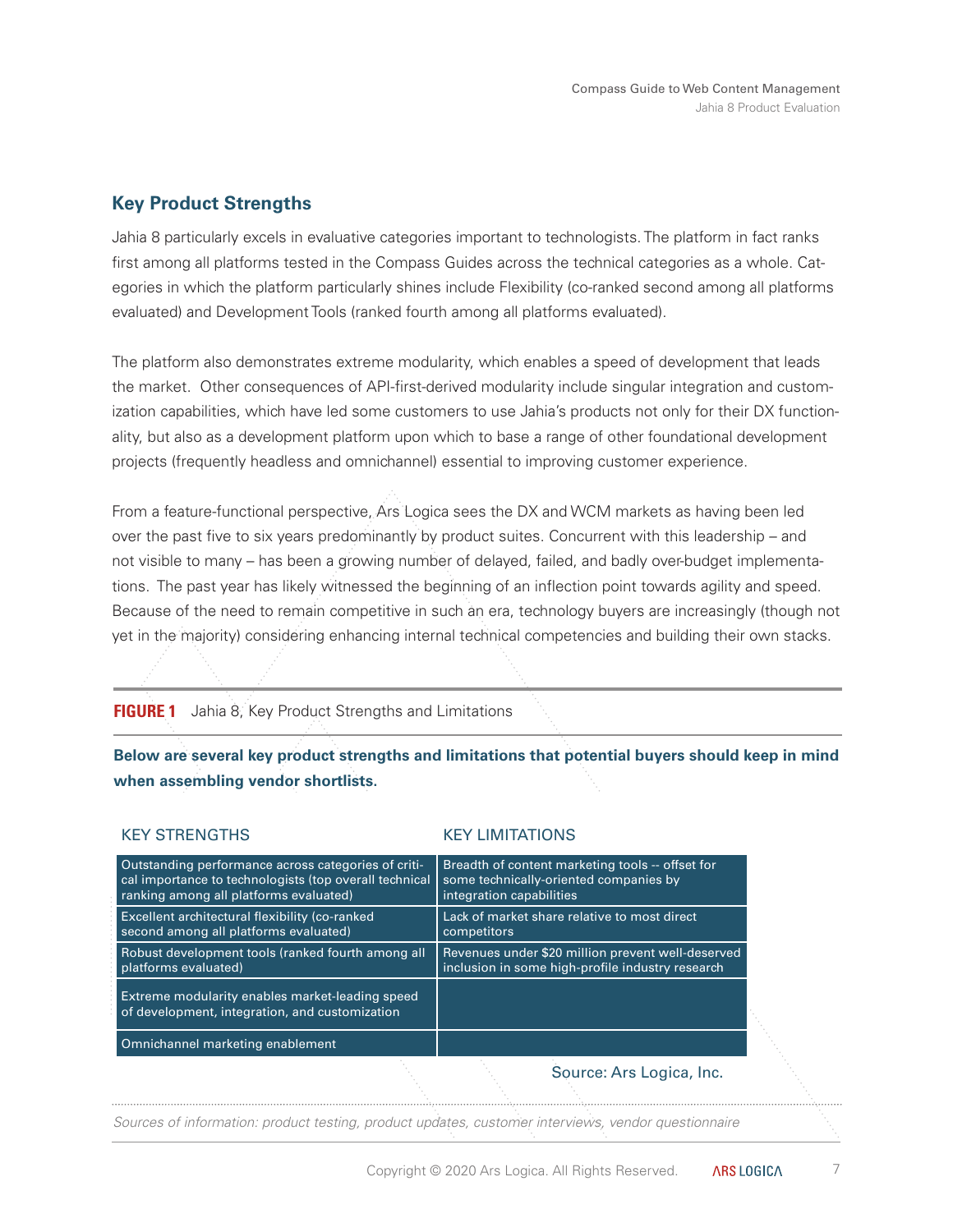They prefer a best-of-breed approach and often seek a core vendor to help them stitch everything together. These are Jahia's likeliest prospects. Well represented among Jahia's installed base are financial services, transportation, and manufacturing companies seeking to protect heavy investments in existing mission-critical technologies by expanding the capabilities of those systems rather than replacing them.

In interviews with Jahia customers, Ars Logica has encountered high, uniform levels of satisfaction. Interviewees were the senior-most technologists at their organizations, which spanned a broad range of vertical industries.

## **Key Product Limitations**

The first limitation of the Jahia platform rests in the breadth of its content marketing tools. Since Jahia never intended to compete for feature-functional parity with the WCM and DX suite vendors, customers who like the hefty tool sets which suite-based platforms provide should look elsewhere. Other customers will say that the suites suffer from "feature bloat." In general, over the past five to six years, non-technical users have commonly opted for DX suites, while IT has tended toward best-of-breed. The trade-off between the two product types is that, while the suites are often complicated to implement, difficult to extend, and inclusive of premade technology decisions, best-of-breed platforms sometimes lack featurefunctionality to an extent that leaves marketing asking, "What actually comes in the box?"

Second, Jahia's UI, which the last *Compass Guide* described as "not as refined as the vendors with top rankings in the User Interface & Usability category," has seen major improvement in the Jahia 8 release. Jahia's UI-update plan, which began in v. 7.1 and continued in 7.2 and 7.3, did indeed accelerate in v. 8, as anticipated. A slightly improved score of 6.3 in this area represents a gain on the market, which itself has witnessed significant improvement. While not as high as its ratings for technical users, Jahia's scores for business users of 6.3 to 7.0 are perfectly respectable overall, verging on strong at the upper end.

Frankly, there are no substantial technical limitations in Jahia's platform. Perhaps the most serious drawback of Jahia as a vendor is its limited market presence relative to competitors, especially in North America. Ars Logica does not see this as a risk for prospective customers. Jahia is well-established. We would only advise prospects to include vetting potential service providers in their selection processes.

Finally, Jahia's 2019 estimated revenues of \$18 million are likely the culprit for its exclusion from coverage in some high-profile industry research. Ars Logica believes this is a disservice to the market, as the right fit between technology and a customer may not be much affected by vendor revenues at this level.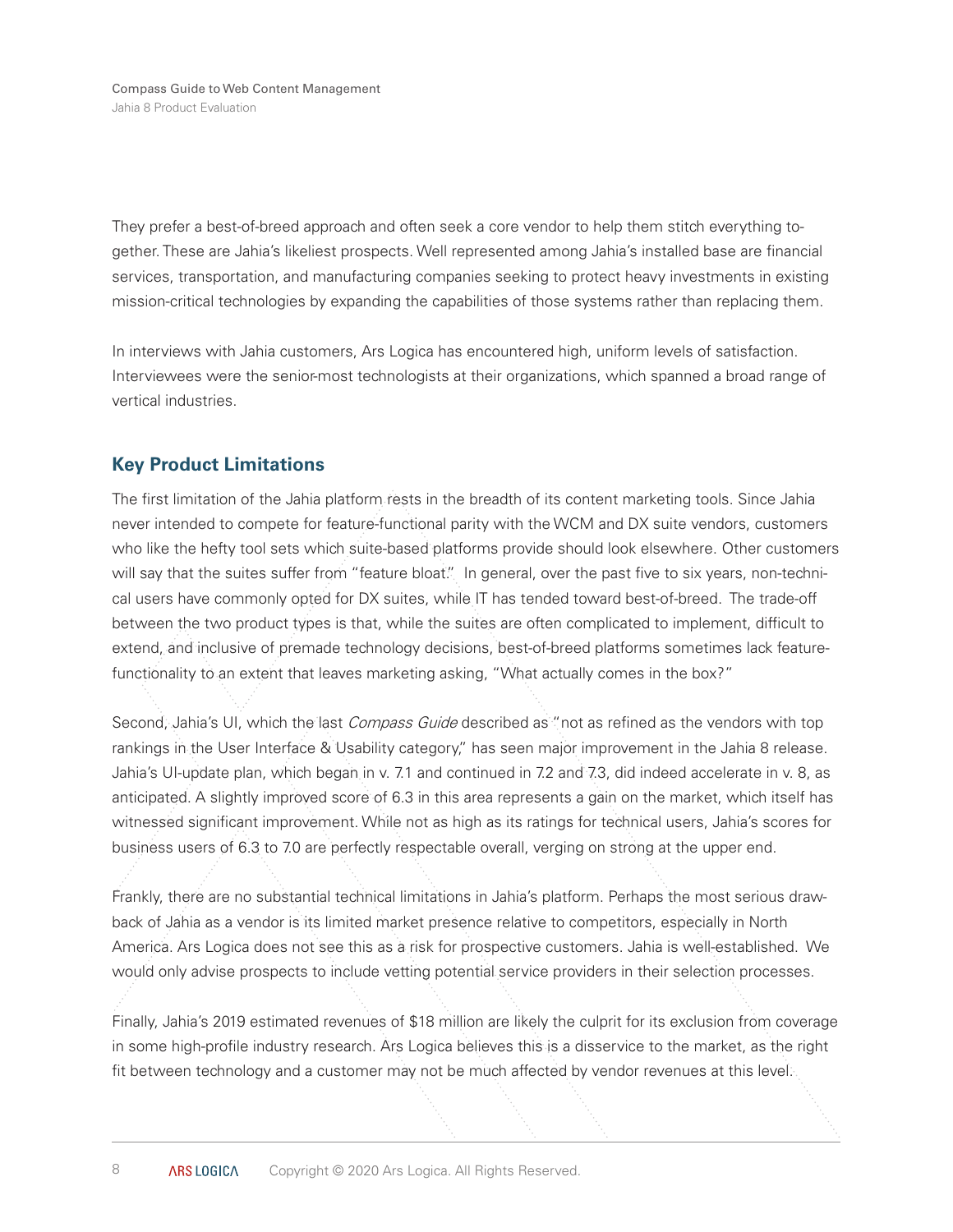### **Vendor/Product Report Cards**

The features, functions, and technical underpinnings of WCM products vary considerably, as do the customer requirements they are intended to satisfy. For this reason, the only reliable way to assure the best product fit for a particular client is to spend anywhere from several weeks to several months assessing the client's specific needs and analyzing product capabilities line by line. Still, Ars Logica is frequently asked to rate products in categories such as those in Figures 2 and 3. In using these ratings, please take care to weight each category in accordance with its importance to your needs. While the average scores across these categories might be the same for two products, proper weighting will likely cause the scores to diverge -- often significantly.

#### **FIGURE 2** Jahia Report Card for the Business User



### **Figure 2 shows Ars Logica's rating of Jahia 8 in four WCM categories of critical importance to business users. Refer to Page 11 for an explanation of the evaluation criteria.**

 $\Theta$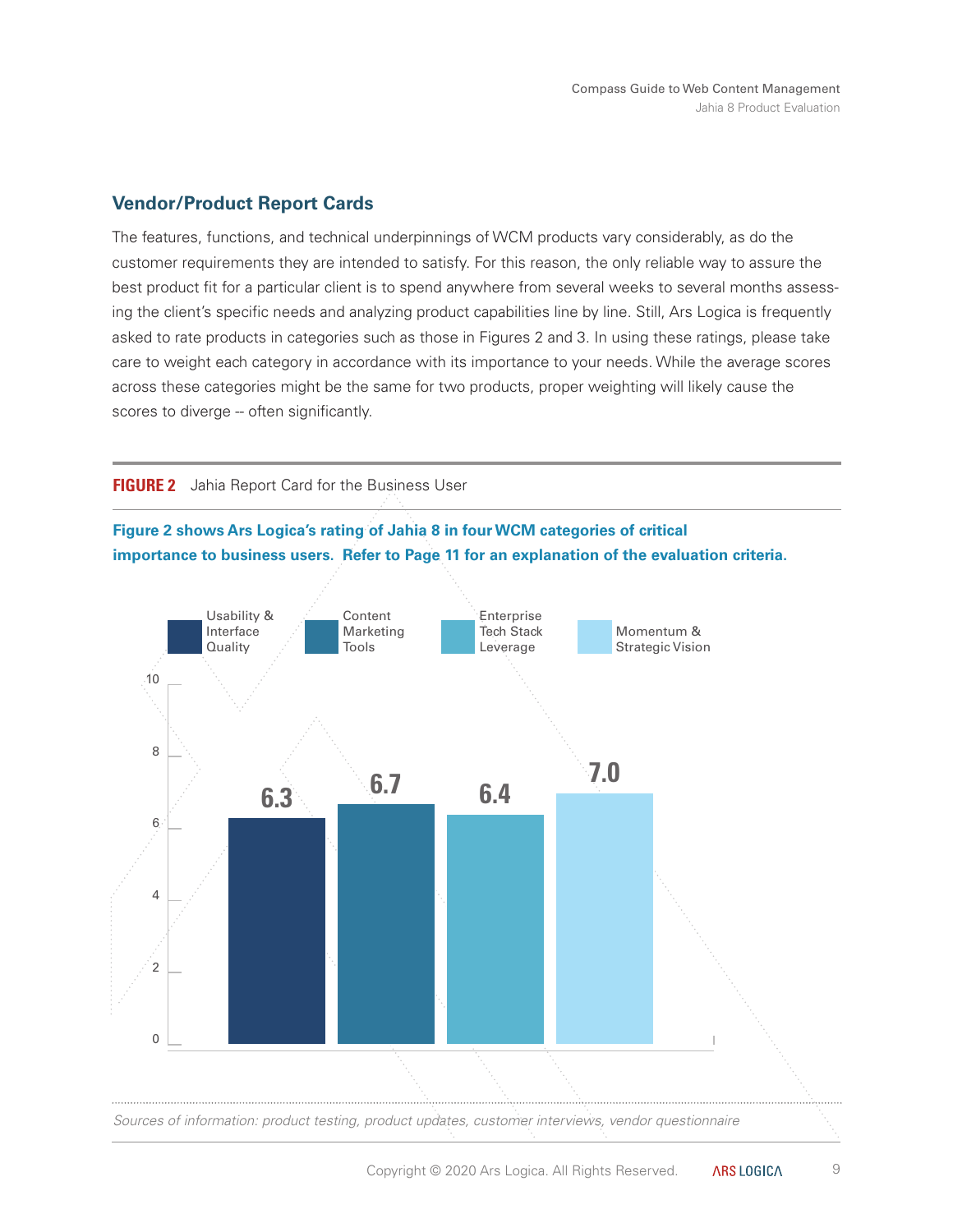

### **Figure 3 shows Ars Logica's rating of Jahia 8 in four WCM categories of critical importance to technologists. Refer to Page 12 for an explanation of the evaluation criteria.**





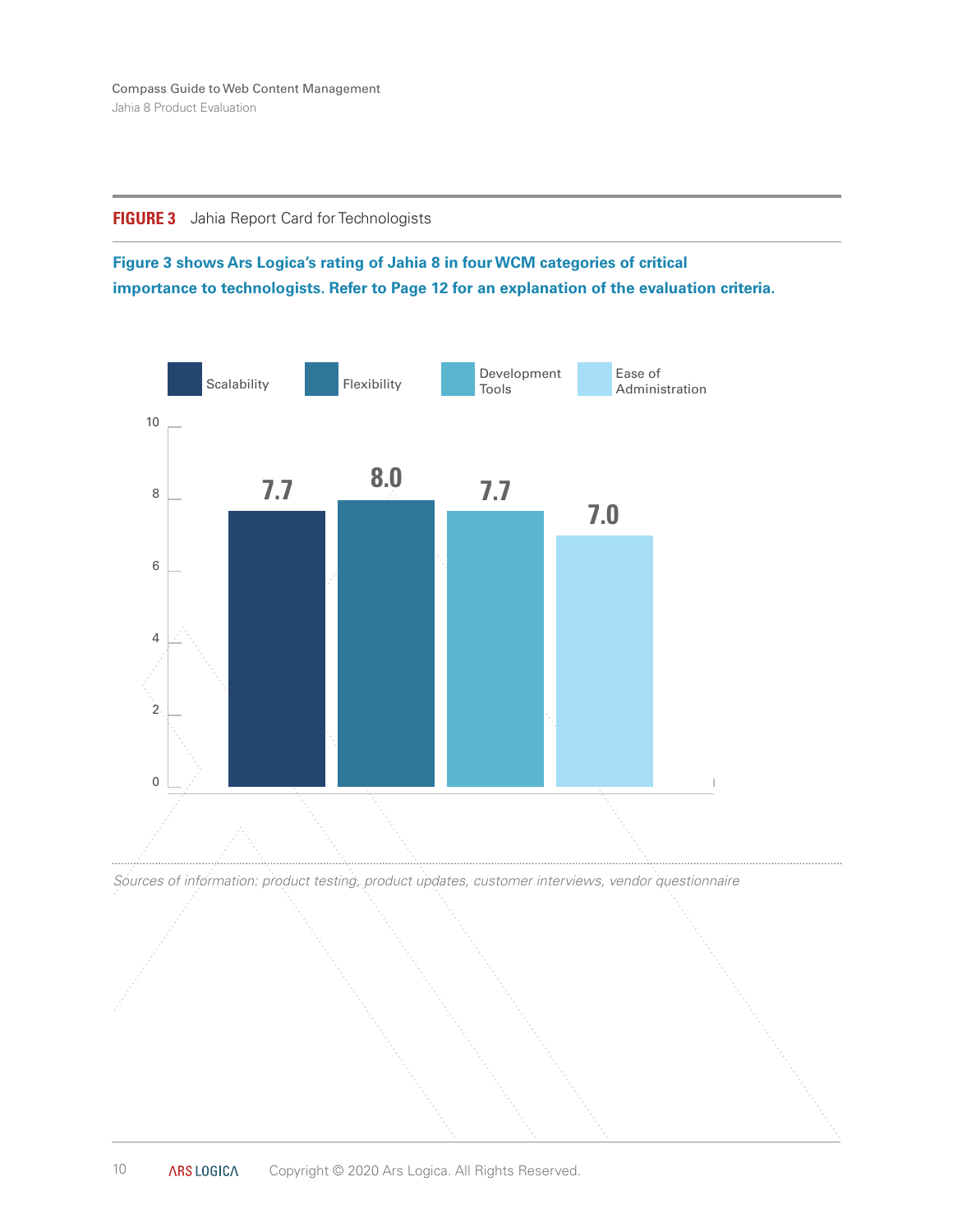## Report Card Evaluation Criteria

In the process of analyzing WCM solutions, Ars Logica has established a set of evaluation criteria, which at the highest level can be separated into four categories for non-technical business users and four categories for technologists. Scores in these categories represent averages of a large number of detailed criteria, and are meant to be used as a means of quickly comparing products within the same market segment.

## **Criteria for Business Users**

#### **Usability & Interface Quality •**

Usability refers to the relative ease of learning and using a WCM application. For non-technical business users, factors contributing to high scores in this category include intuitive and consistent user interfaces, streamlined task completion (i.e. minimal number of steps to complete a task), integration with the desktop and between product modules, contextual editing capabilities, and documented high user adoption rates among a vendor's customers.

#### **Content Marketing Tools •**

Marketers needs tools within WCM platforms to improve sales conversion rates, increase average transaction amounts, draw customers back to their websites, analyze online behavioral patterns, and deliver unique customer experiences. This category rates the presence and quality of such tools, including segmenting, targeting, testing, personalization, site optimization, and mobile support.

#### **Enterprise Tech Stack Leverage •**

This category assesses a product's ability to integrate with and leverage the data and functionality of essential enterprise technology platforms such as CRM, ERP, marketing automation, e-commerce, portal, analytics, and social media management.

#### **Momentum & Strategic Vision**

**•**

This category represents a combination of a vendor's market momentum (current market share adjusted for acceleration or deceleration over the past 24 months) and the completeness of its market strategy, which includes commitment to technology and implementation partners, meaningful evolution of WCM products, and support for marketing programs.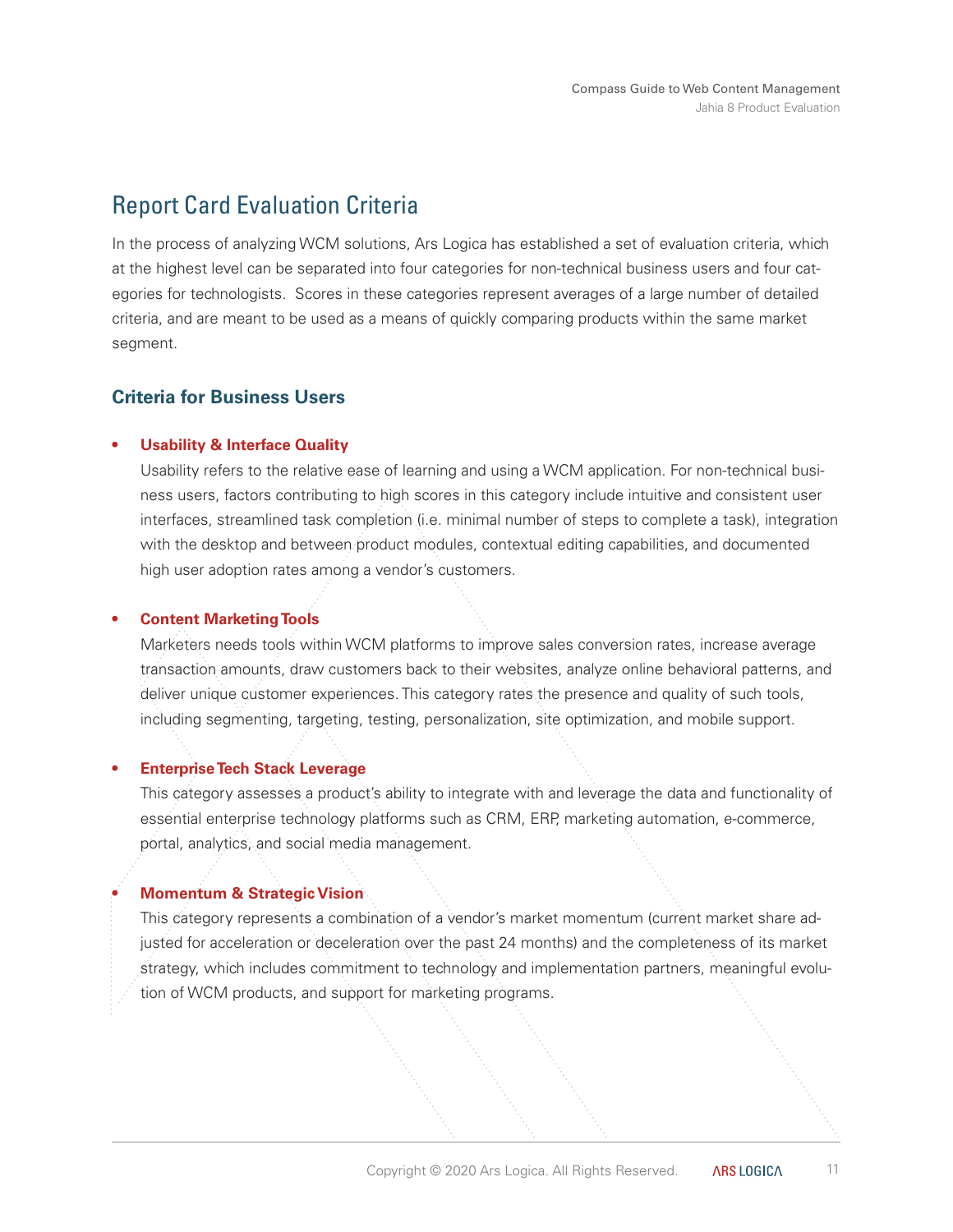Compass Guide to Web Content Management Jahia 8 Product Evaluation

### **Criteria for Technologists**

#### **Scalability •**

Scalability refers to the ability of a product to function well as system demands increase. Factors contributing to scalability are database size, query efficiency, bandwidth consumption, ease of system management, caching efficiency, load balancing, and mass content deployment capabilities.

#### **Flexibility •**

Flexibility denotes a product's ability to integrate easily with existing enterprise infrastructure, including operating systems, Web servers, databases, directories, development tools, and other enterprise applications such as ERP, CRM, e-commerce systems, search, portals, and so forth.

#### **Development Tools •**

This category describes the quality of a product's integrated development environment (IDE), the technologies that the IDE incorporates, and overall ease of customized application development. Although this category refers primarily to development frameworks, other ad hoc tools are also included, such as page- and site templating, alternate interfaces, scripting tools, configuration utilities, pre-defined coding functions, mobile development accelerators, and any other functionality that enables or eases the installation, development, and customization of WCM implementations.

#### **Ease of Administration •**

Some WCM products require significantly more work to administer than others. This category rates the relative resource intensity required to keep the system running smoothly, where higher scores reflect less work. Roughly speaking, higher scores also indicate better coordination of application components due to more methodical system design.